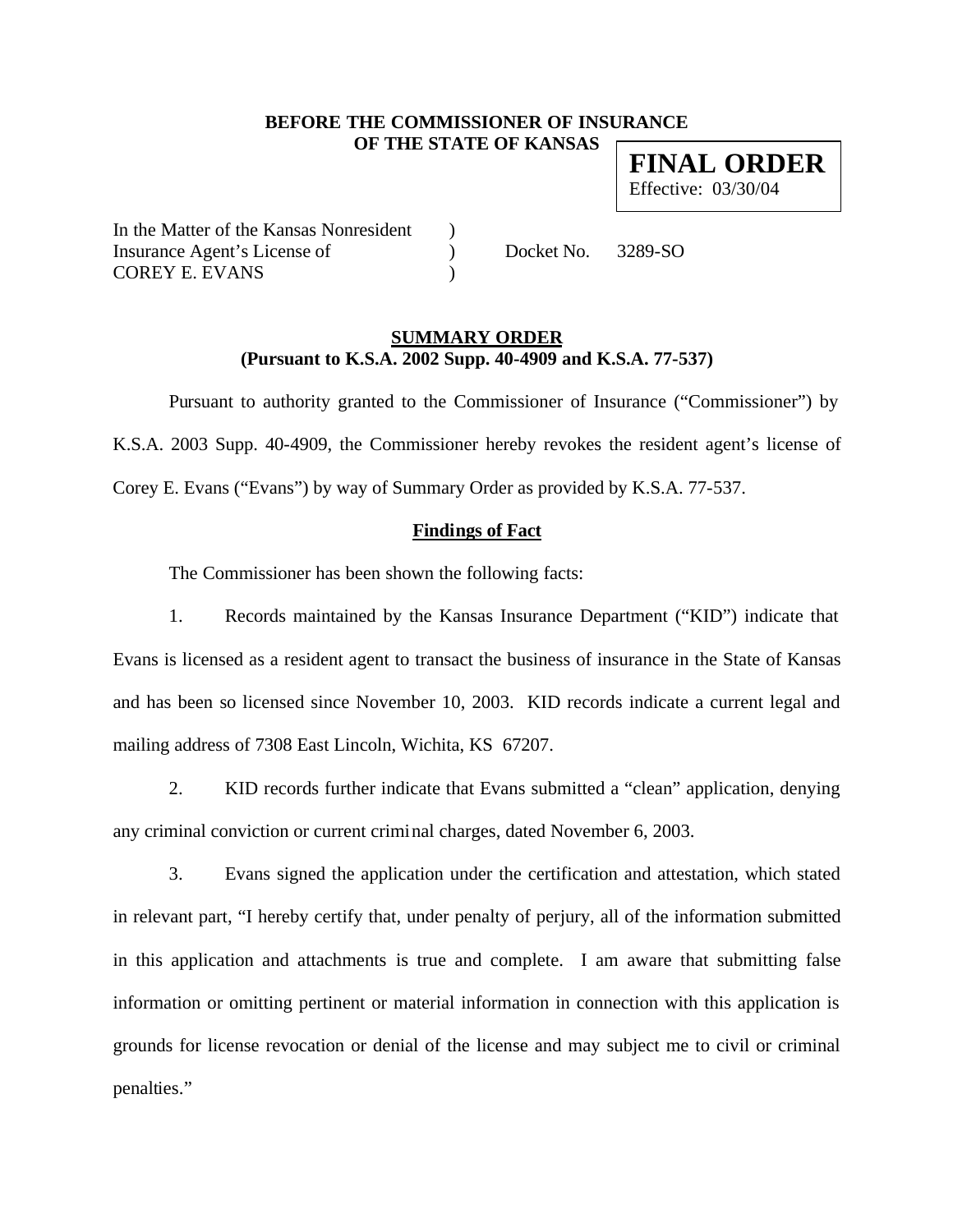4. KID issued a license based on the "clean application."

5. KID subsequently obtained a Kansas Bureau of Investigation ("KBI") criminal history report for Evans that disclosed a conviction of misdemeanor theft on December 7, 1994, in Wichita Municipal Court Case Number 134236.

6. By letter dated November 18, 2003, KID requested documents and additional information regarding the offense by December 4.

7. On November 21, 2003, Evans telephoned the Agents Division requesting additional time to provide information.

8. By letter dated December 17, 2003, LeRoy F. Brungardt, Director, Agents Division, extended the time for reply to December 31, 2003.

**9.** To date, KID has not received additional information.

# **Applicable Law**

10. K.S.A. 2003 Supp. 40-4909(a) provides, in relevant part:

"The commissioner may deny, suspend, revoke or refuse renewal of any license issued under this act if the commissioner finds that the applicant or license holder has (1) Provided incorrect, misleading, incomplete or untrue information in the license application. . . . (3) Obtained or attempted to obtain a license under this act through misrepresentation or fraud . . . (6) Been convicted of a misdemeanor or felony . . . [or] (8) Used any fraudulent, coercive, or dishonest practice, or demonstrated any incompetence, untrustworthiness or financial irresponsibility in the conduct of business in this state or elsewhere."

11. The Commissioner may revoke any license issued under the Insurance Agents

Licensing Act if the Commissioner finds that the insurable interests of the public are not properly

served under such license. K.S.A. 2003 Supp. 40-4909(b).

# **Conclusions of Law**

12. The Commissioner has jurisdiction over Evans and the subject matter of this proceeding, and such proceeding is held in the public interest.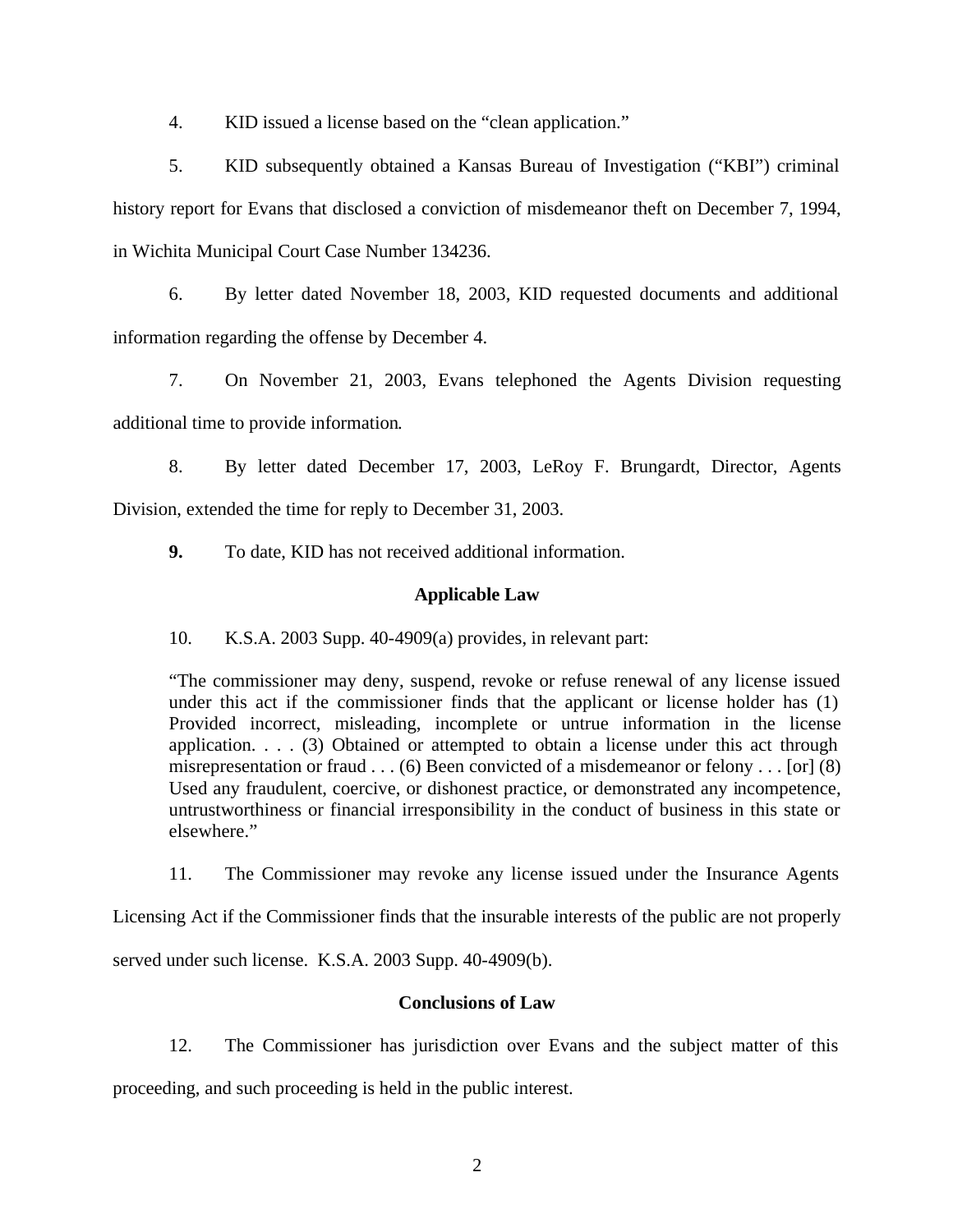13. Based upon the facts contained in paragraph 5 above, the Commissioner finds that Evans has been convicted of misdemeanor theft.

14. Based upon the facts contained in paragraphs 2, 3, and 5 above, the Commissioner concludes that Evans provided false and incomplete information on her license application.

15. Based on the same facts plus the information contained in paragraph 4 above, the Commissioner further concludes that Evans obtained her Kansas license through a material misrepresentation by denying any felony or misdemeanor convictions and omitting the conviction of theft from her application for a Kansas license.

16. The Commissioner finds that good cause exists pursuant to K.S.A. 2003 Supp 40- 4909(a) to revoke the Kansas resident insurance agent's license of Corey E. Evans.

17. In addition, based upon the existence and nature of the offense, the material omission from the application, and Evans' failure to provide additional information as requested, the Commissioner finds that Evans' offenses are of a type that reflects negatively and directly upon her fitness to engage in the business of insurance, the insurable interests of the public are not properly served under the resident insurance agent's license of Lisa M. Frazier, and the license should be revoked pursuant to K.S.A. 2003 Supp. 40-4909(b).

**18.** Based on the facts and circumstances set forth herein, it appears that the use of summary proceedings in this matter is appropriate, in accordance with the provisions set forth in K.S.A. 77-537(a), in that the use of summary proceedings does not violate any provision of the law and the protection of the public interest does not require the KID to give notice and opportunity to participate to persons other than Corey E. Evans.

**IT IS THEREFORE ORDERED BY THE COMMISSIONER OF INSURANCE THAT** the Kansas resident insurance agent's license of Corey E. Evans is hereby **REVOKED**.

3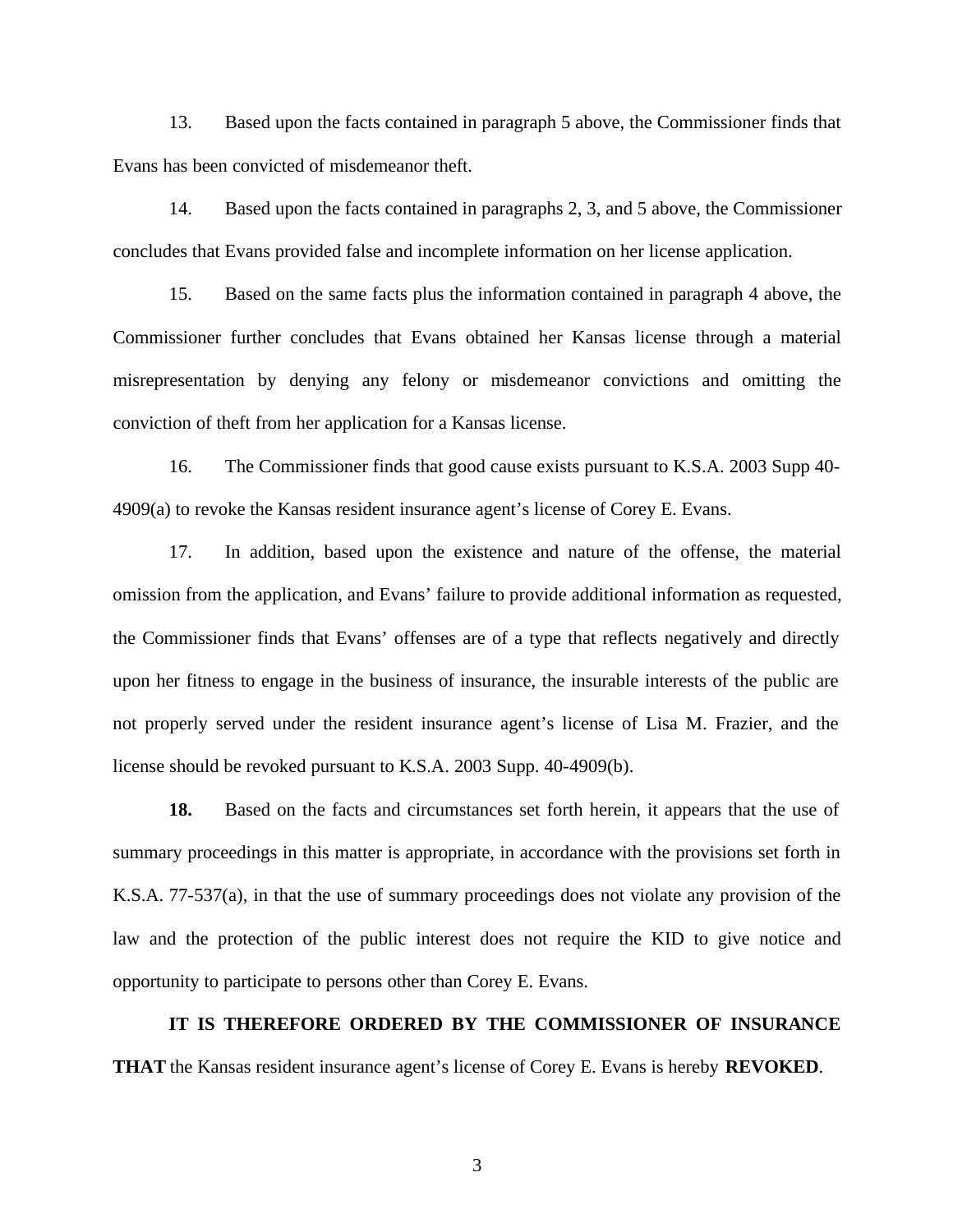### **Notice and Opportunity for Hearing**

Corey E. Evans, within fifteen (15) days of service of this Summary Order, may file with the KID written request for a hearing on this Summary Order, as provided by K.S.A. 77-542. In the event a hearing is requested, such request should be directed to:

John W. Campbell General Counsel Kansas Insurance Department 420 S.W.  $9<sup>th</sup>$  Street Topeka, KS 66612

Any costs incurred as a result of conducting any administrative hearing shall be assessed against the agent who is the subject of the hearing as provided by K.S.A. 2002 Supp. 40-4909(f). Costs shall include witness fees, mileage allowances, any costs associated with the reproduction of documents which become part of the hearing record, and the expense of making a record of the hearing.

If a hearing is not requested, this summary order shall become effective as a Final Order, without further notice, upon the expiration of the fifteen-day period for requesting a hearing.

**IT IS SO ORDERED THIS \_12th\_ DAY OF MARCH 2004, IN THE CITY OF TOPEKA, COUNTY OF SHAWNEE, STATE OF KANSAS.** 



| /s/ Sandy Praeger                |
|----------------------------------|
| <b>Sandy Praeger</b>             |
| <b>Commissioner of Insurance</b> |
| BY:                              |
|                                  |

 $/s/$  John W. Campbell John W. Campbell General Counsel